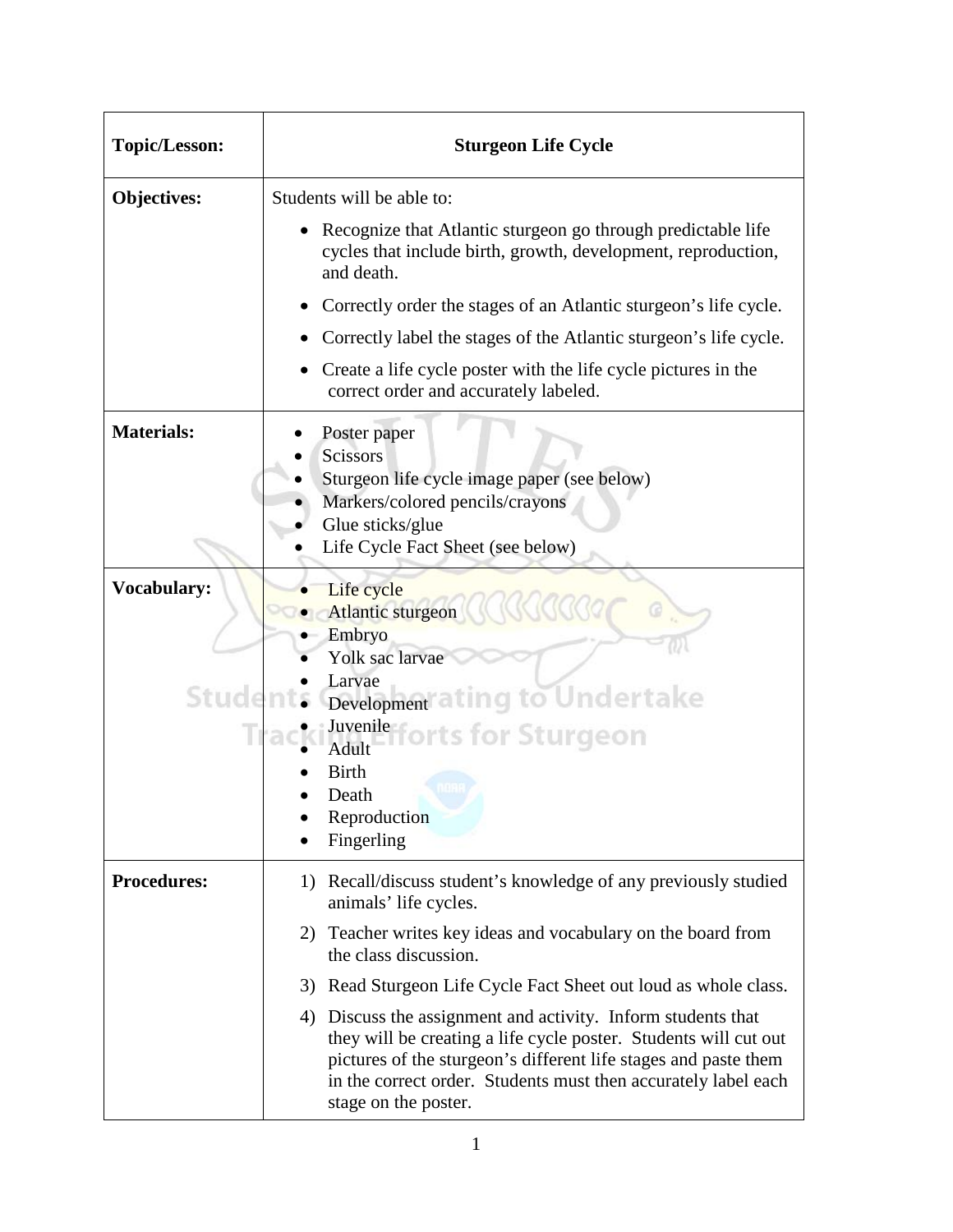|                                                   | 5) Teacher models process for students to observe.                                                                                                                                                                                                                               |
|---------------------------------------------------|----------------------------------------------------------------------------------------------------------------------------------------------------------------------------------------------------------------------------------------------------------------------------------|
|                                                   | Students get materials needed and then may begin working on<br>6)<br>their assignment individually.                                                                                                                                                                              |
|                                                   | 7) Teacher walks around assisting students as necessary.                                                                                                                                                                                                                         |
|                                                   | 8) Give a five-minute warning time before class ends.                                                                                                                                                                                                                            |
|                                                   | 9) Teacher recalls students' attention and gives directions to<br>begin clean up.                                                                                                                                                                                                |
|                                                   | 10) Collect students' life cycle posters.                                                                                                                                                                                                                                        |
|                                                   | 11) Discuss tonight's homework assignment. Students will write<br>one paragraph comparing and contrasting the sturgeon's life<br>cycle to another animal's life cycle of their choice.                                                                                           |
|                                                   | To make this an active outdoor/gym activity:<br>1) Have a life cycle scavenger hunt where the students are<br>broken up into teams and each team has to find all life stages<br>that are scattered and hidden around the room and put it on<br>their home bulletin board/poster. |
|                                                   | Assign students a different life stage and have them try to get<br>2)<br>in line in order of life stage without verbally speaking to one<br>another.                                                                                                                             |
| Accommodations/<br><b>Modifications:</b><br>Stude | Peer partnering<br>Vocabulary word bank<br>Written step-by-step directions<br>Modeling/scaffolding<br>Preferential seating                                                                                                                                                       |

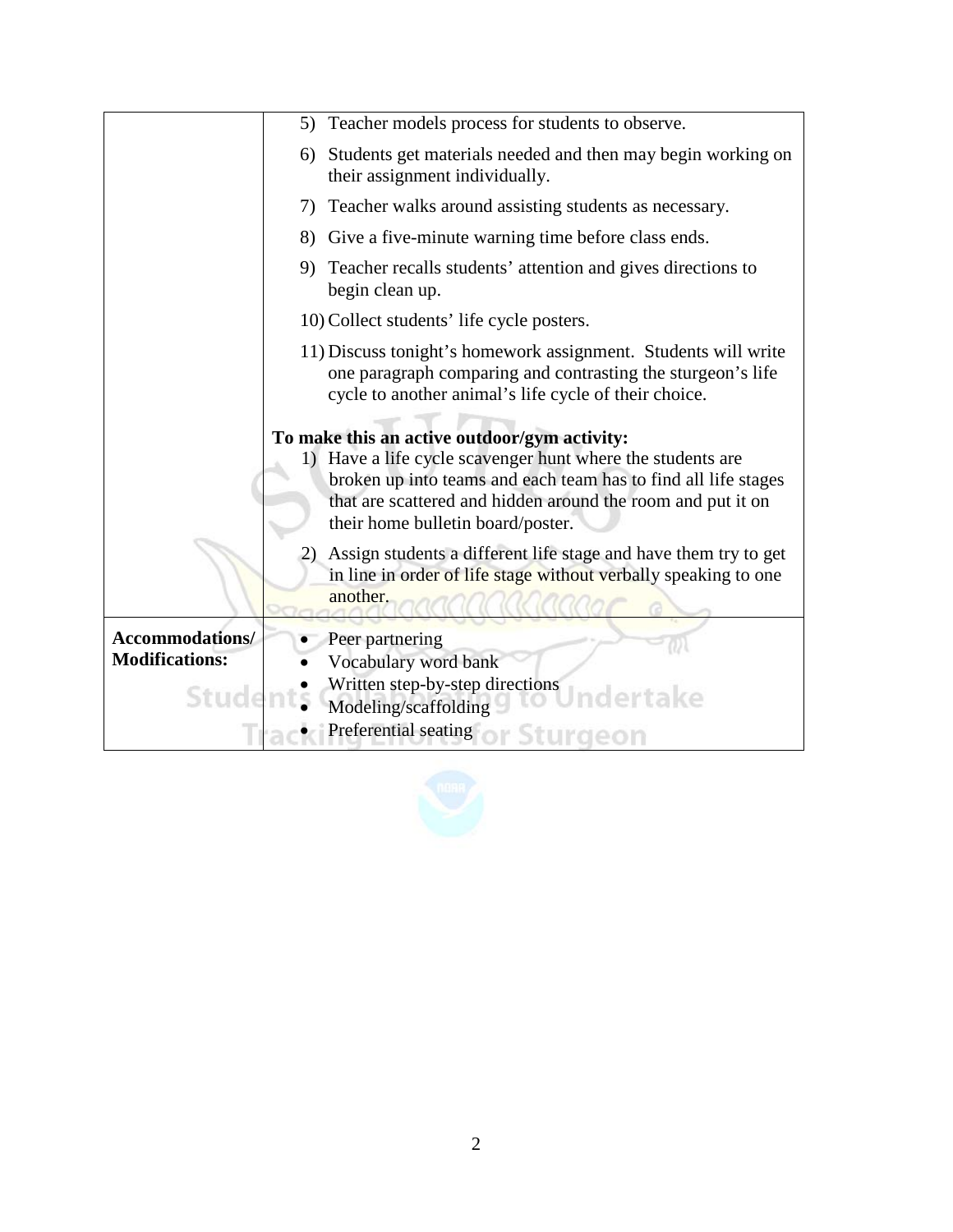

Name:

## **Sturgeon Life Cycle Fact Sheet**

There are six major life stages of an Atlantic sturgeon. The first stage of an Atlantic sturgeon is an embryo. The second stage is a yolk sac larvae. An Atlantic sturgeon's third stage in their life cycle is a larvae. Sometimes scientists or researchers may also call sturgeons in this stage fry. The fourth stage happens when the fish becomes a fingerling. Next the Atlantic sturgeon enters the fifth stage, and is called a juvenile, or subadult. The last and sixth stage of the sturgeon is when they grow up and become an adult.

 An embryo is an egg. Fertilized eggs that survive develop into fish. After the fish hatch from the embryo they enter the second stage where they are called yolk sac larvae.

When the larvae first hatch out of the egg, they still have the yolk sac attached to them. This yolk sac helps them survive by initially providing the nourishment they need while they are growing. Fish at this stage are not able to hunt or eat other food. In order to survive yolk sac larvae remain on the bottom or sides of the river, under rocks or vegetation in order to hide from predators.

 When the yolk sac is completely gone, the sturgeon enters the next stage as a larvae or fry. Without the yolk sac attached to them they are able to move better and forage or look for food. At this stage they become much more independent and are able to hunt for food on their own. The diets of larvae consist mostly of vegetation, zooplankton, and small insects. As the fish grow they enter their next stage called a fingerling. Fish at this stage are usually around the size of a human's finger. When the fish get larger they may begin to migrate downstream where they will stay as juveniles.

 As the fish grow, they enter the fifth stage of a juvenile or subadult. These sturgeons are not mature adults yet. Atlantic sturgeon reach the last stage in their life cycle when they become adults. As adults they are mature and able to reproduce.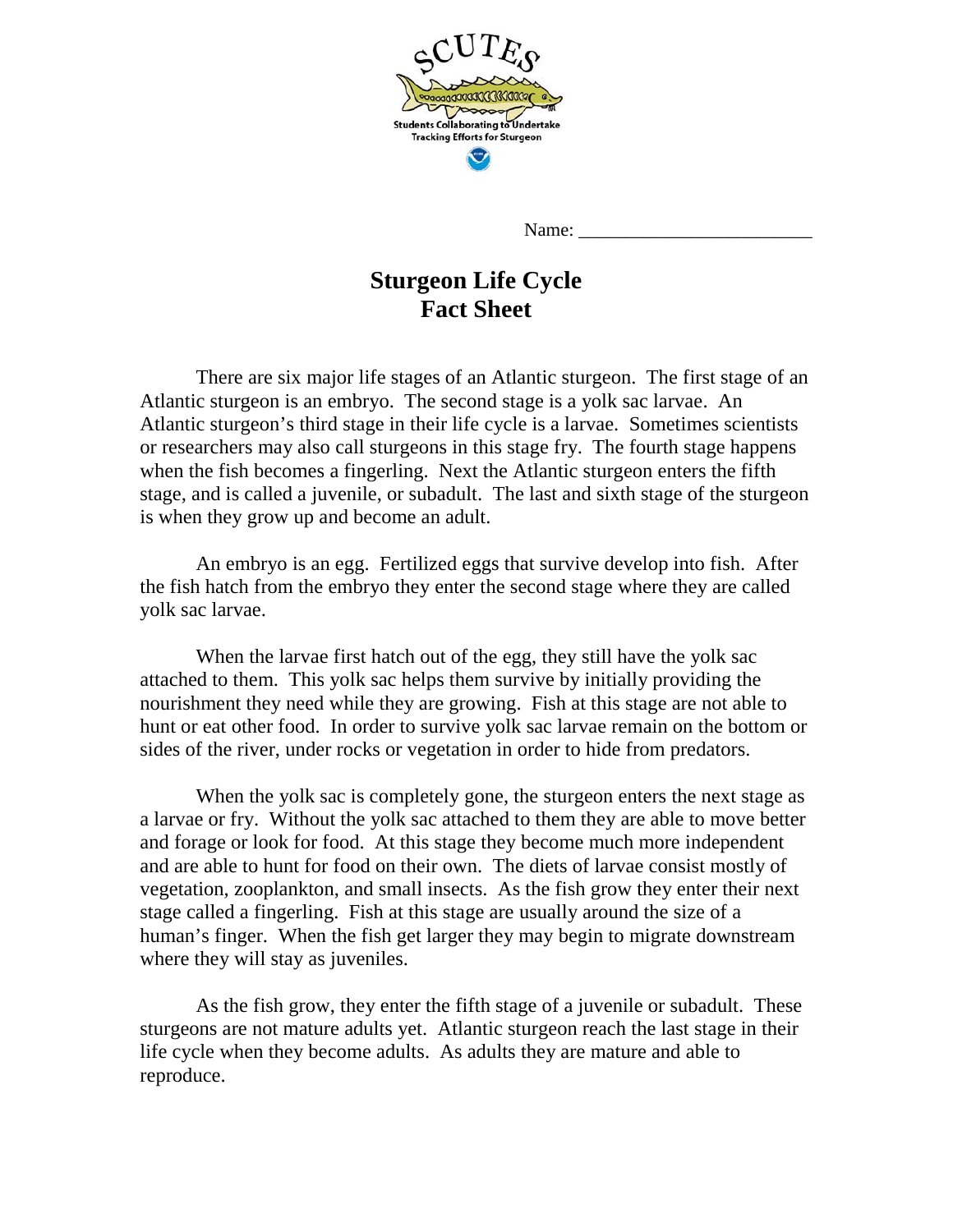## **Atlantic Sturgeon Life Cycle Images**